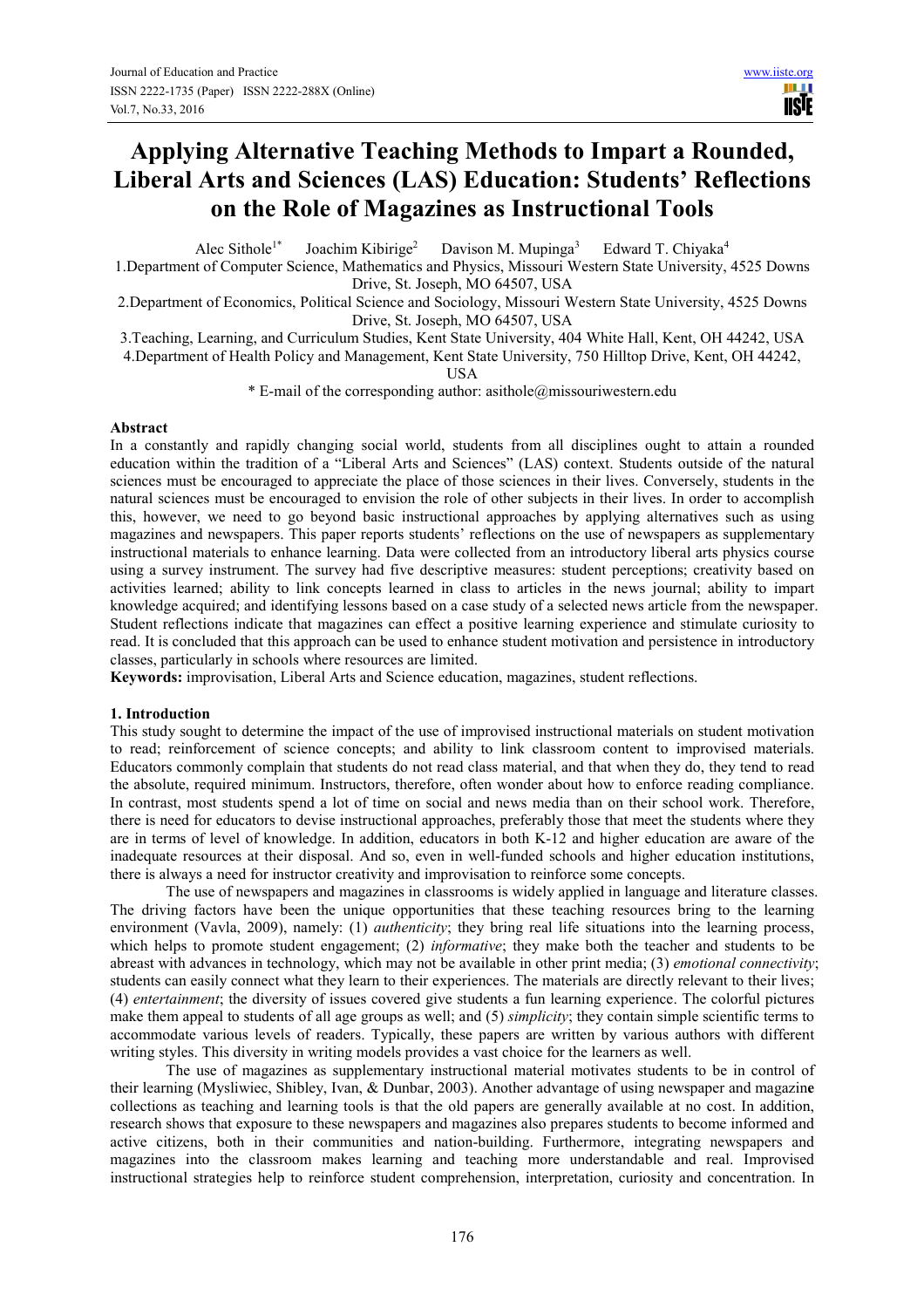addition, they help to cultivate student self-actualization, confidence in the material, and improves the students' ability to read and think critically (Oliveras, Márquez, & Sanmartí, 2011).

Despite these advantages, there are several challenges that instructors applying this mode of improvisation must be aware of and try to surmount. One of the challenges is that the newspaper articles could be on new discoveries, which may not be available in reference textbooks for the course. Also, additional information on the same discovery may not be available and therefore, finding similar information for verify challenge for instructors. Each newspaper edition comes with different articles, and this makes it difficult for instructors to develop continuous lessons on new articles. However, to circumvent this problem, old newspapers or magazines can be used instead. Instructors need to be careful when using copyrighted materials. Another downside of newspaper and magazine articles is the lack of variations in the content, and this forces instructors to look for other resources to provide adequate coverage of the topic or concepts being taught.

## **2. Methodology**

The research was based on the following research questions: (1) Can the use of improvised print-based teaching materials stimulate student interest and enhance learning? (2) To what extent can local newspapers/magazines reinforce student learning? and (3) What are students' views about incorporating improvised teaching materials in the classroom activities? What problems could arise if this method is used extensively as a teaching tool?

Data for this study were collected using a researcher developed survey. The sample comprised 12 students taking an introductory liberal arts physics course at a Midwestern university in USA. The students were asked to select and reflect on the magazine articles of their interest. For purposes of this study, the magazines themselves were pre-selected so that it would be easier to assess the impact and learning experience of each student. Descriptive survey techniques were used to determine the impact of newspapers/magazines on student motivation and grasp of the concepts. In addition, the students reflected on their perception and understanding of the articles in relation to the concepts they learned in class.

A questionnaire with five reflection questions was used in this study:

- Question 1: What three advantages did you identify in using newspapers/magazines to reinforce your understanding of science concepts?
- Question 2: Describe any three activities that you found interesting in the newspaper/magazine, and explain how it is linked to science concepts that you learned in class.
- Question 3: What skills/competencies did this newspaper or magazine article develop in your understanding of science?
- Question 4: What two sections of the local newspaper did you find most interesting and how the sections were linked to your knowledge of science?
- Question 5: Based on the newspaper articles that you chose, reflect on your experience(s) or lessons from derived from reading the news article.

No instructor support was offered to students to complete these reflections. Results from this reflective survey are presented in the next section.

# **3. Findings**

Student responses for the five questions are presented in the order of the research questions below:

*3.1. Question 1: What three advantages did you identify in using newspapers/magazines to reinforce your understanding of science concepts?* 

Students reported that they found articles in the newspapers/ magazines to be informative and enlightening. One student noted: *"Using newspapers or magazines makes you think a little harder than normal."* Put differently, the use of magazines/newspapers seems to foster "critical thinking", a major element of education that is clearly missing among many students today. Many students simply memorize information (usually mere definitions of concepts) and simply try to spew it out in an exam, without giving it much thought as to what it really implies beyond the mere definition.

Another student noted that: *"Images used in the magazines help make everything seem more real rather than just explaining with words. Newspapers and magazines give you real life examples of science being used in everyday life.*" This comment brings out a real irony that is barely noticed by many. The "natural sciences" are also known as the "*hard*" sciences. Unlike what many people think, this is not because the natural sciences are "more difficult" than the other subjects but rather because they deal with 'concrete" material objects, usually of a tangible nature and which surround us in our everyday life. Yet, to the ordinary person, "science" tends to be perceived in "mystical", almost supernatural, abstract terms. For example, the use of symbols, equations and formulas, completely mystifies these subjects and makes them seem like the realm of a "gifted" few among us. These objects in science are removed from the everyday reality that they are a basic and integral part of. For instance, by referring to something as CaCO3 (Calcium Carbonate), we remove this very common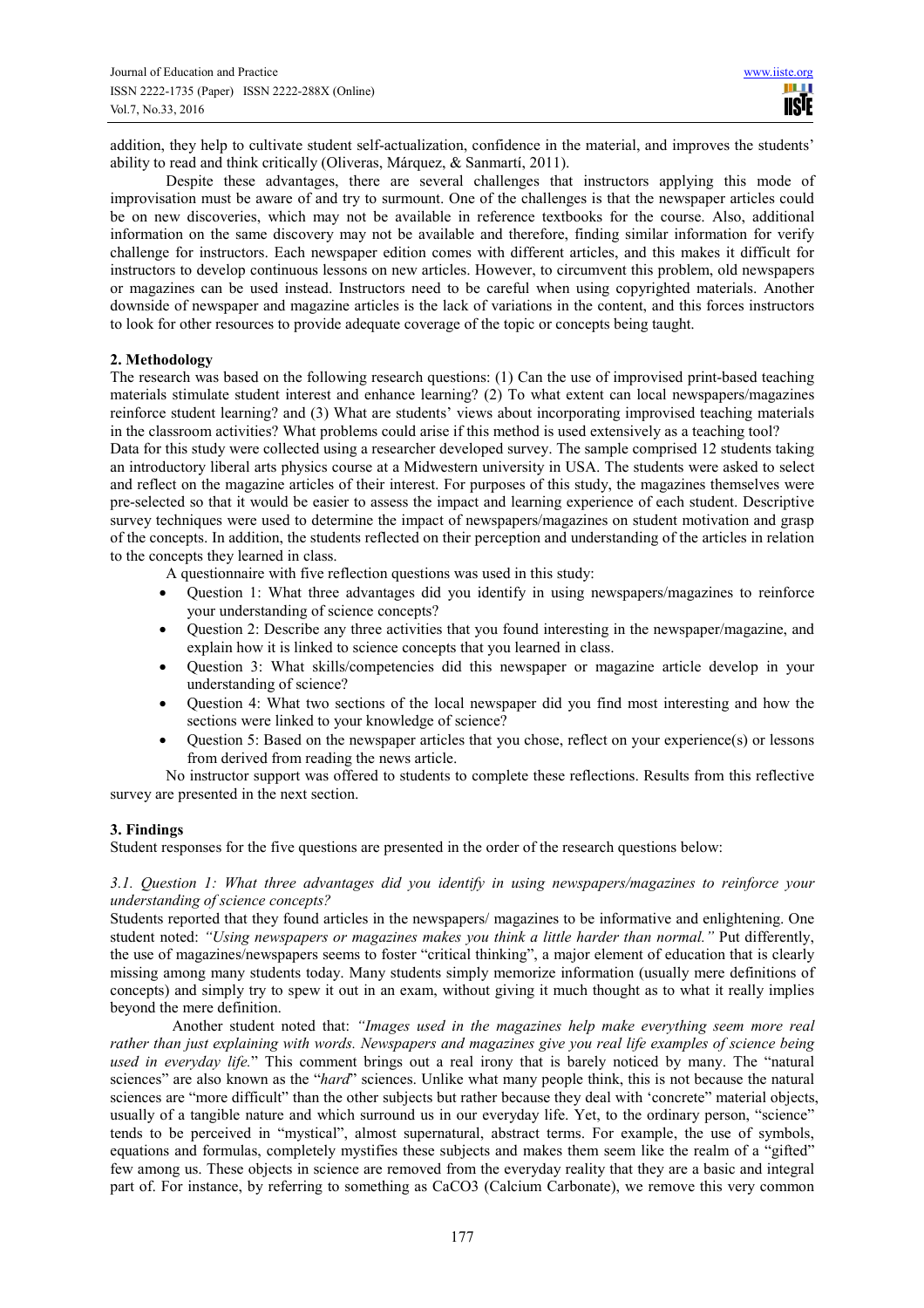substance from its simple everyday encounter (for example, the classroom chalk-stick; soap scum). Words like "aeration" in biology or chemistry sound complex but it is a simple reference to processes that involve "air" or "space". We aerate our body tissues by breathing air in and out, every second of our lives. "Oxidation" is a complex term that refers to oxygen interacting with other elements. Yet, we encounter the brown stuff, *rust*, and *rusting* all the time in our everyday life. Simple "rust" however, becomes a complex substance referred to as Ferric Oxide (Fe2O3)*.* Yet, the browned head lettuce in the refrigerator or the browned avocado fruit, is simply the same process of "oxidation'. Similarly, how many people are aware that "diamond", the element responsible for the death of millions of people in places like Sierra Leone or Liberia, is the very same element (Carbon) as in charcoal!! The difference is that the molecules in each are arranged differently and, therefore, reflect light differently.

Unfortunately, in the minds of many people, the reality of subjects like Physics or Chemistry is envisioned in objects "out there" in some laboratory (chemicals; test-tubes, complex machinery and wiring, protective gear, etc.), detached from our everyday experiences. Yet, Chemistry constitutes the very basic elements of every single thing in existence, and of every part of our physical bodies (Calcium in bones; Iron in blood; Carbon and Nitrogen in muscle, Carbon compounds in fat, etc.). Likewise, every item we consume everyday (fruits, vegetables, meat, etc.) is nothing more than chemicals. On the other hand, physics is involved in virtually every activity we engage in; for example, in speaking or singing; chewing and swallowing food; lifting objects; walking; sleeping; blood flow in our bodies, water supply in our homes, farming, and medical practice.

There is, therefore, a dire need to bridge the gap between classroom learning and its link to the world of everyday life. Consistent with this observation, some students in the survey indicated that newspapers or magazines provided real world examples, which helped them to connect with the material learned in class. The students indicated that part of what made this connection possible was that the material in the papers was easier to comprehend. This would be as expected since, unlike textbooks, magazines and newspapers are written for the general audience. Students further indicated that (unlike long, textbook Chapters) the sections were short enough to motivate them to keep reading. Another unique feature identified was that the pictures and bold face typesetting helped them to retain information on important issues. This seems to fall in line with students (and even teachers) who believe themselves to be "visual learners" and this is becoming more and more the norm. In fact, for quite some time, many textbooks in many subjects are using pictures, photographs and cartoons as integral parts of their content.

Students also found these magazines to play an important role in learning especially for communities without adequate resources, such as the internet. In fact, one student noted: "*Newspapers/magazines can be accessed by people that live in rural areas without a stable internet connection. Newspapers and magazine articles from a reliable source have built-in credibility. Magazines and newspapers appeal to those that (by choice) prefer a physical medium over a digital one*." Other observations were that newspapers and magazines provide learning opportunities to diverse audienc**es**. Students also reported that magazines allowed people to realize the application of concepts in their everyday lives. One student noted: "*People read newspapers and magazines on a day-to-day basis, but they don't read academic textbooks. So, they can still be informed about the application of physics and science through their lifestyle*." In essence, all this reaffirms the fact that science is part and parcel of everyday life and cannot be divorced from it. Newspapers and magazines provide a unique advantage in maintaining this relationship.

## *3.2. Question 2: Describe any three activities that you found interesting in the newspaper/magazine, and explain how it is linked to science concepts that you learned in class.*

Diverse activities were identified. Examples include identifying the generation and applications of static electricity, friction for an object in motion in a fluid, torques and beams in the newly built buildings. Some students also noted that the newspaper also presented them with unique opportunities and challenges, particularly on things that they learned in class and those they had not known before. The link between concepts in different subjects also featured in the reflections, such as issues cutting across physics and environmental science. One respondent reflected: "*Site seeing at state parks. They have an abundance of minerals for everyday use of the different kind of elements of the period table we have learned about. The opera house, the historical value is*  based on the architect from the past that involved physics for sound travel." Other observations reported were the relationship between different materials and energy, pollution and its impact on the environment, and recycling materials. On the structure of materials and concepts learned in class, one respondent quipped: "*Look at objects around you and figure out what they are made of, which elements you think compose each item. Find recyclables and think about the impact on the environment and renewable energies. Visit a creek or river and look at how the erosive power of water effects* [sic] *(affects) the surrounding area*".

Based on the topic covered in class about an element Lead, one student noted the hazards presented by this element: "*People can know the main reason why the Peabody Opera House was closed, because of issues*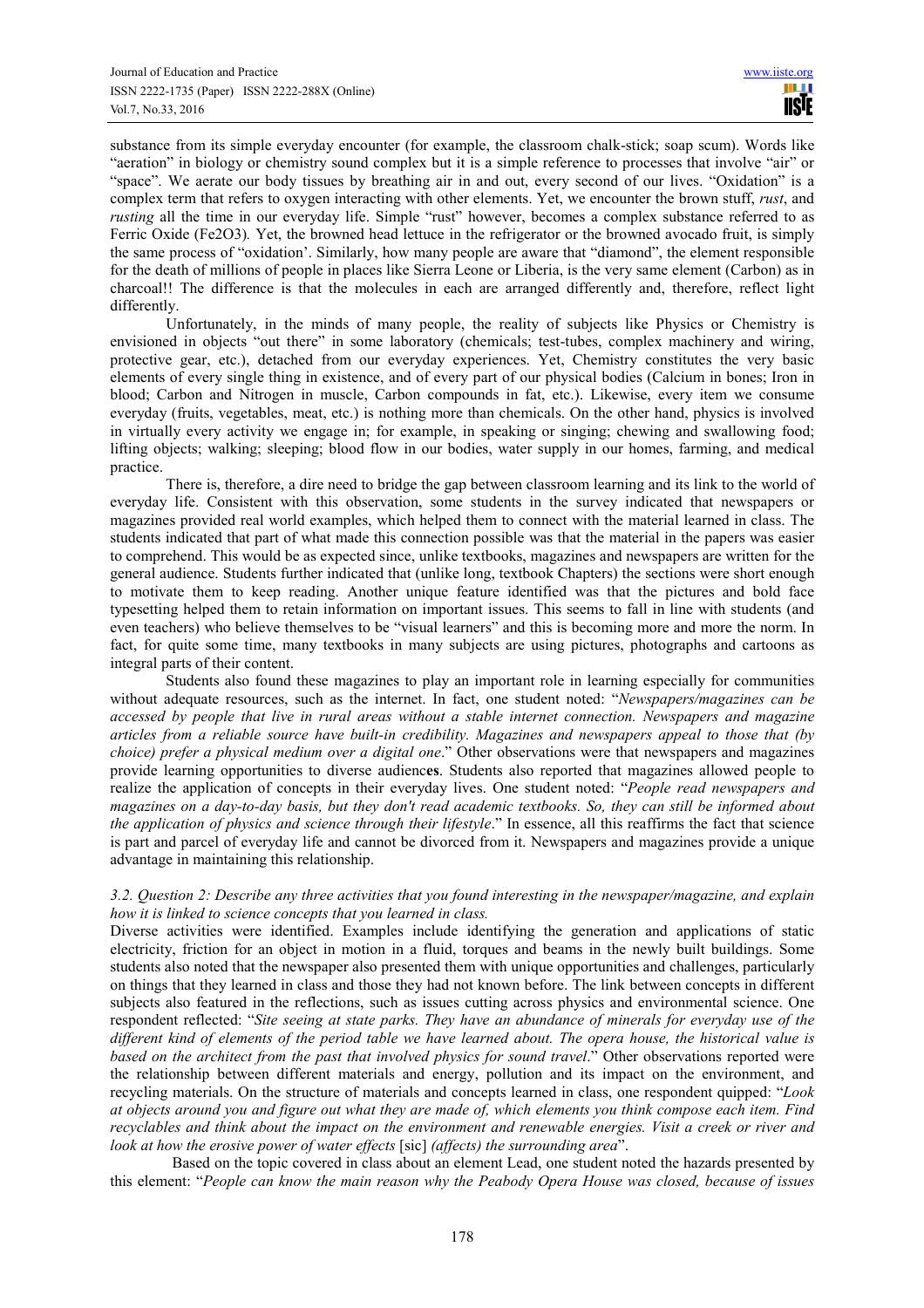*with asbestos-containing material, lead-based pain [sic] (paint), and miscellaneous hazardous materials. As in class, I learnt that lead is a naturally occurring metal that was once commonly used in gasoline.*" This student noted that the knowledge from the physics class was helpful to prevent people from the dangerous effects of lead-based materials. Another interesting application of physics discussed include Newton's First Law and the concept of inertia as applied to cycling: "*People are able to realize that when they cycle, they will have the tendency to keep on moving and thus, can cause them to fall down. But with this article that is posted in the magazine, people are able to overcome that because they can be informed about a training and practicing spot for them to ride their bikes."* 

All these observations point to yet another key issue of concern in education, that of "*Applied Learning*". As noted earlier, there is a tendency to look at "classroom learning" as a separate entity with a life and dynamic of its own, detached from the rest of life. Yet, "*carrying the classroom*" everywhere we go in our lives, enables us to envision that classroom knowledge is derived, driven and, thus, determined or influenced, by everyday events. It is what we encounter in life that leads us to seeking explanations to our experiences. Science is no more than an attempt to account for (explain) what we experience in real life. Science is a mere product of, or a response to, ordinary life events. We create science so that we can "apply" it to the understanding of our surroundings and, as a result of that understanding, to help us solve practical problems.

Unfortunately, the general tendency is for humans to create objects, but yet allow those same objects to act upon and control them (humans) as if they (objects) have a dynamic "life" of (and on) their own, a phenomenon referred to in sociology as "*reification*". For example, we make laws but we turn around and allow those laws to control us as if they are infallible. We created computers and computer technology, but we now look at the computer to tell us what or what not to do, even as we elementarily know that the computer's "intelligence" is no more than fallible human ingenuity that could be rescinded by any circumstances. Failure of the computer can literally bring life to a standstill. A case in point is all the hype that came with the (otherwise aborted) apocalyptic prediction that at the turn of the century on January 1, 2000, computers would fail to recognize the numerical change from 1900 to 2000 and everything connected to modern technology would "crash" and literally spell the end of the "human" world (except for the handful of the very technologically removed communities). This is the infamous "*Y-2-K***"** ("Year-2000") prediction as it came to be popularly known. This is science at the core of our everyday lives. In the modern world, we are at the mercy of science and awareness of the role of science in our daily lives is essential to everyone, and magazines and newspapers are the right forum more than the textbooks, since the former can reach almost anyone who chooses to pick up and look at a magazine/newspaper. Unlike a science (or any other) class, there is almost no cost to the knowledge, no prerequisites, no grade, only that you must be able to read, and if not, to have someone to read to you!!

## *3.3. Question 3: What skills/competencies did this newspaper or magazine article develop in your understanding of science?*

Major competencies comprise gaining knowledge about the real and everyday application of science concepts, and its use in explaining how real world physical phenomena relate to the class material. Reading some sections of the magazine helped the students to acquire a broad knowledge of various different topics that may not be covered in class. One disappointment noted by students was that the articles were not in the order similar to the way the material is presented in class or textbook. However, the same students still believe that pictures and illustrations helped them to gain an understanding of elements in real life and not just the simple concepts of science. For example, one student stated: "*people can be informed that substances that contain lead are dangerous and hazardous to them, thus they will have to stay away from it.*" This observation could not be any timelier, given that national disaster that recently took place in Flint, Michigan where the entire water system was completely affected by Lead poisoning. Yet, it took Science to figure out this problem and it will take Science to resolve it.

# *3.4. Question 4: What two sections of the local newspaper did you find most interesting and how the sections were linked to your knowledge of science?*

The science of climate, composition of rocks, acceleration changes when going over a hill, water cleanliness and purification methods, sources of water pollutants, were some of the topics identified in the magazine. On purification methods, reverse osmosis and distillation were identified. Littering and how it eventually affects the oceans was also discussed. One respondent stated that "*showing images of the ocean covered in litter or sea life effected by not disposing of trash properly*" was helpful in understanding the extent to which humans have impacted the environment negatively. Another issue to appear convincing to most students was that the magazine helped them to understand the importance of science in their daily lives. To this effect, one respondent stated that "*Some people who aren't fortunate will not even have the luxury to turn on a light in their homes*" if it were not because of science.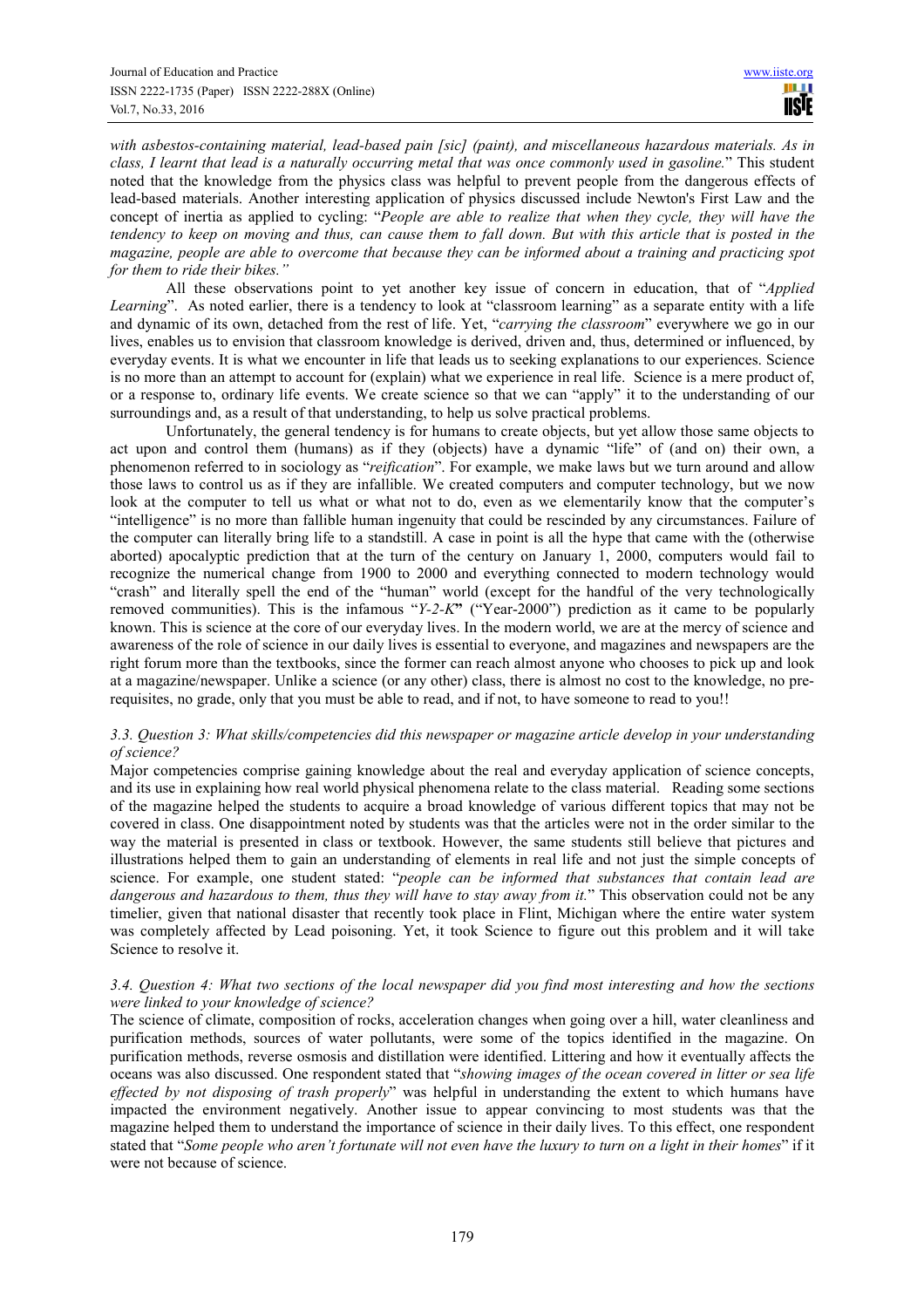*3.5. Question 5: Based on the newspaper articles that you chose, reflect on your experience(s) or lessons from derived from reading the news article.* 

While students were able to identify science-related material in the magazine, they noted their joy in reading some other non-scientific sections of the magazine. Articles that mostly featured in several reflections were information on park sites, corporate retreats, special events, weddings, hiking trails, historic sites. Scientific knowledge gained through reading magazines was mostly on the applications of science concepts in many aspects of everyday life. One respondent stated succinctly: "*This has taught me that science can be found in basically everything in the real world. I can use this information to show someone that they come in contact with science every day. And being able to find examples of what was covered in class material shows signs of a truly educated person.*" In addition, the magazine provided a unique learning experience as one student stated: "*Being able to learn different subjects in science hands on gives the students a more efficient and effective understanding of topics throughout the class.*" The magazine provided unique opportunities to link class material to articles in the magazine.

## **4. Discussion**

Overall, student reflections from this study indicated that incorporating newspapers or magazines in an introductory science course generates enthusiasm and motivation for learning. One of the reasons was that students were able to make a connection between concepts learned in class and articles in the magazine. These results are consistent with reports from other studies (Oliveras et al., 2011), which found that improvised material added critical thinking, creativity and confidence in teaching practical lessons. Students were able to identify the challenge to stretch their thinking beyond the classroom material which, in fact, is one of the major objectives of improvisation. The link between real life examples presented in the magazines and scientific concepts learned in class featured as an important factor as well.

All of this is consonant with the idea referred to earlier as *"*carrying the classroom" with you wherever you go. Students begin to fully understand the importance and relevance of the knowledge they acquire and how they can use it to make a real difference in people's real life situations. They begin to realize that beyond earning a grade for themselves, they are part of something real and bigger and are being prepared for, some day, to possibly save someone's life; and that, *that* "someone's life" could be their own life or that of someone they care about. Unfortunately, no matter what subject we may focus on, classroom experiences (including "lab", or "practicals" as they are known in some other societies) tend to be removed from the actual world of practicality. To use an analogy: in wartime it is better to (maskingly) use terms like "collateral damage". To the ordinary ear, those are just common and normal "words". It is "secondary" damage that we can (albeit regretfully) afford!! Yet those "mere words" are loaded with real life consequences that do affect real people's lives and their generations to come. "Collateral damage" (or, in reality, "secondary" damage) refers specifically to "civilian casualties", a reference ("casualties") that still masks the true meaning of the situation. Regrettably, in either case, the words "damage" and "casualties" refer to DEATH (of actual, innocent, human beings).

This is where knowledge outside of the classroom becomes crucial. It is one thing to memorize concepts and to grasp complex formulas; it is one thing to conduct experiments in a Physics, Chemistry or Biology laboratory; yet it is another to see these things at work in real life action. There are many other examples that can be considered: it is one thing to learn and practice anatomy and physiology from a piece of plastic or from a "cadaver"; It is another to perform surgery on a real living person. It is one thing to discuss pollution in a classroom, and it is another to actually see the consequences of pollution. It is one thing to study the chemical properties of polyethylene (C2H4), especially the fact that it is not biodegradable, it is another to learn about its actual consequences on the "environment"; to see how oceans, lakes, rivers and seas are chocking on "C2H4" and killing marine life. Likewise, it is one thing to refer to the "environment" in general, almost robotic terms, it is another to read about or see images of the consequences of the nuclear disaster in Chernobyl, Ukraine in 1986; the Exxon and Shell BP Oil spills in 1993 and 2010, respectively. It is one thing to discuss radioactivity in the classroom or to learn about nuclear fission or fusion from a computer model, it is another to read about welldocumented effects (and potential effects) of nuclear technology. On the other hand, it is one thing to enjoy all the wonderful luxuries and necessities that we take for granted in everyday life, it is another to take time to see how we are surrounded by science in almost every life encounter we enjoy in our modern life.

In all the above illustrations, one common theme is that it is one thing to deal with issues in an artificial (including a scientific, laboratory) environment than in the real environment. By its very nature, most "science" as we know it, is based on "experiment" and, by the very nature of the term "experiment", the presumed implication is that of "trial and error", until "you get it right"!! Yet, even after "getting it right" scientific results are still an "approximation" of real life to some (arbitrary) ideal standard and not an absolute representation of it. Students need to be reminded that science mimics reality, and not vice versa. Science represents "tendencies", majorities, patterns but (almost) never absolutes. Even "laws of nature" are always conditional. For example, both the Charles' and Boyle's "Laws" of gaseous behavior are based on the conditions of what is (conveniently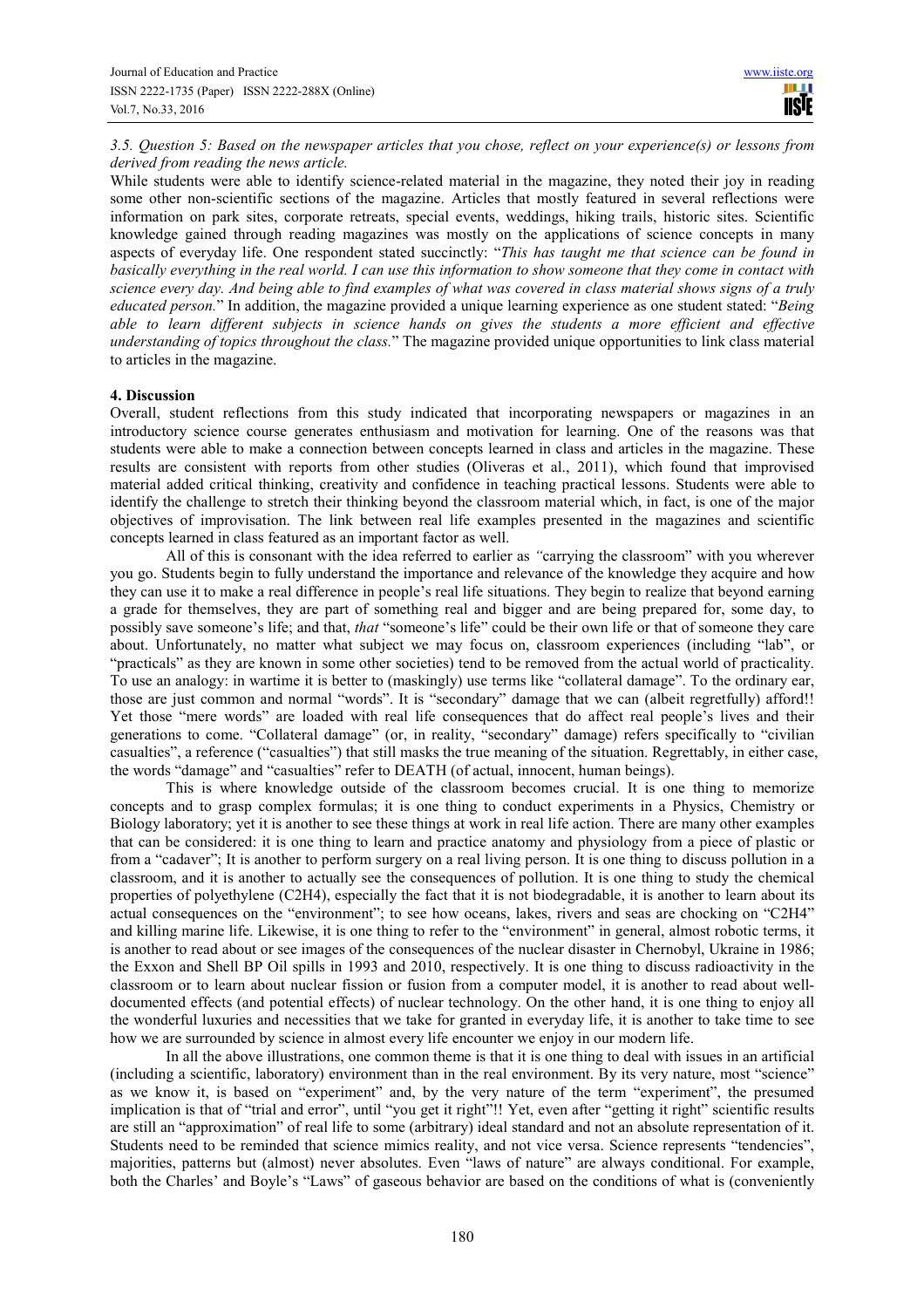and arbitrarily) referred to as "normal" ("standard") conditions of temperature and pressure.

The use of magazines as supplementary material also helps to remind students about the importance of "science" and "non-science" subjects, that is, all students need to be exposed to other fields because science does not exist in a social vacuum. Science is not necessarily neutral, but is subject to people's interpretations, wishes and desires. It is affected by many things such as ideology, religion, politics, economics, etc. For example, if those in charge of government or whatever funding agent, do not believe in "global warming", then there will be no grants for research in that area. Likewise, when a 5-year old child talks back to his/her parents, we can either just look at the child as just "being 5", or we can diagnose him/her with "Opposition, Defiant Disorder" (ODD), which essentially means that the child has a "mental illness". Thus, science as a set of natural processes, can be neutral. However, as humans are involved, interpretation of scientific events becomes contestable, based on human perception, interpretation and vested interest, or lack, thereof. That is how science is essentially guided by culture. In other cultures, for example, where talking back by a 5-year old is nothing so strange, there is no need to spend resources researching a "talking-back syndrome" (so to speak).

At another level, reflections show that most students thought newspapers were credible and a good source of new information on technological advances, and that they could be a good learning resource for rural communities. The diversity in articles spanning scientific and non-scientific issues was a good panacea for student boredom reduction. This was further corroborated by some reflections in which students indicated that the magazine also helped them to know about other social events, recreation areas, and other available important services, things that cannot be found in conventional science textbooks.

This is significant in several ways. First, once students find out that magazines contain "interesting stuff", chances are they will be drawn to developing an interest in reading magazines and newspapers more often. The more they read the magazines and newspapers, the more they are likely to encounter stories and articles that interest them. This is likely to set on a "domino effect" of continued interest in reading magazines/newspapers. In this study, the aim was to examine articles that related to scientific material. Based on some of the responses, it is clear that while the students read the assigned articles, their eyes could not help but wander around and in the process they landed on other articles that they found useful and interesting. We shall call this the *"*proximity inevitability*"*. In essence, students become interested in looking at magazines as a way of finding "interesting stuff". As they do so, however, chances are they will also look for, or accidentally land on, science-related articles. Thus, while the primary aim for consulting the magazines may not have been to search for scientific articles, as they look at the magazines for "fun stuff" they "might as well" look at the scientific articles (even as a secondary, incidental priority). To use an analogy of fishing, if you take a trip to go fishing for catfish as your primary goal but in the process you find that Bass fish are also available in the area and "biting", chances are you will take the Bass fish, even though you would not have made a special trip to fish for Bass.

Finally, while students showed a great deal of interest in the use of improvised print media, there is still need for instructor guidance and ingenuity. For example, some students noted that articles were haphazard, with no sequential order of difficulty as presented in most science textbooks. This variability of articles also makes it difficult to perfectly mesh them with class content (Mysliwiec et al., 2003). That means that some students need instructor assistance to use these newspapers as supplementary learning material. To other students, the disorder gave them a positive and unique learning experience, contrary to the text style. It is not quite clear why this would be so, but in this generation where kids find most routine things to be "boring", it might just be that if something was different from a routinely organized ("boring and dry") text-book, anything else is inevitably more interesting. However, this is mere conjecture and nothing in the responses offers a clue. Another observation was that while students were able to visualize some concepts since they were presented in a journalistic style, they had problems with understanding more advanced concepts. For example, students were able to discuss concepts such as motion involving cycling, but could not go deeper into what causes the cyclists to balance only when the bicycle was in motion, an explanation that would require the slightly advanced knowledge of angular momentum. Such articles require instructor scaffolding and follow-up strategies aimed at nurturing students' enthusiasm and correct assimilation of scientific concepts.

# **5. Conclusion**

Student reflections in this study indicated that the use of magazines can help to transform the way science or any other class content can be taught. The findings indicate that students can be motivated to participate in science activities by using articles from the media as supplementary instructional material. The diversity of issues in these papers also appealed well to students, and they were able to link material learned in class to the articles in the magazine. On the other hand, critical analysis of student reflections also underscored the need for guided inquiry and scaffolding when using improvisational material as teaching tools.

At a broader level, while this study focused on introductory courses in the natural sciences, from a Liberal Arts and Sciences point of view, the same concern is valid with regard to all other subjects. The issue is even more significant if we bear in mind the obvious lack of interest in a rounded (LAS) education, among many